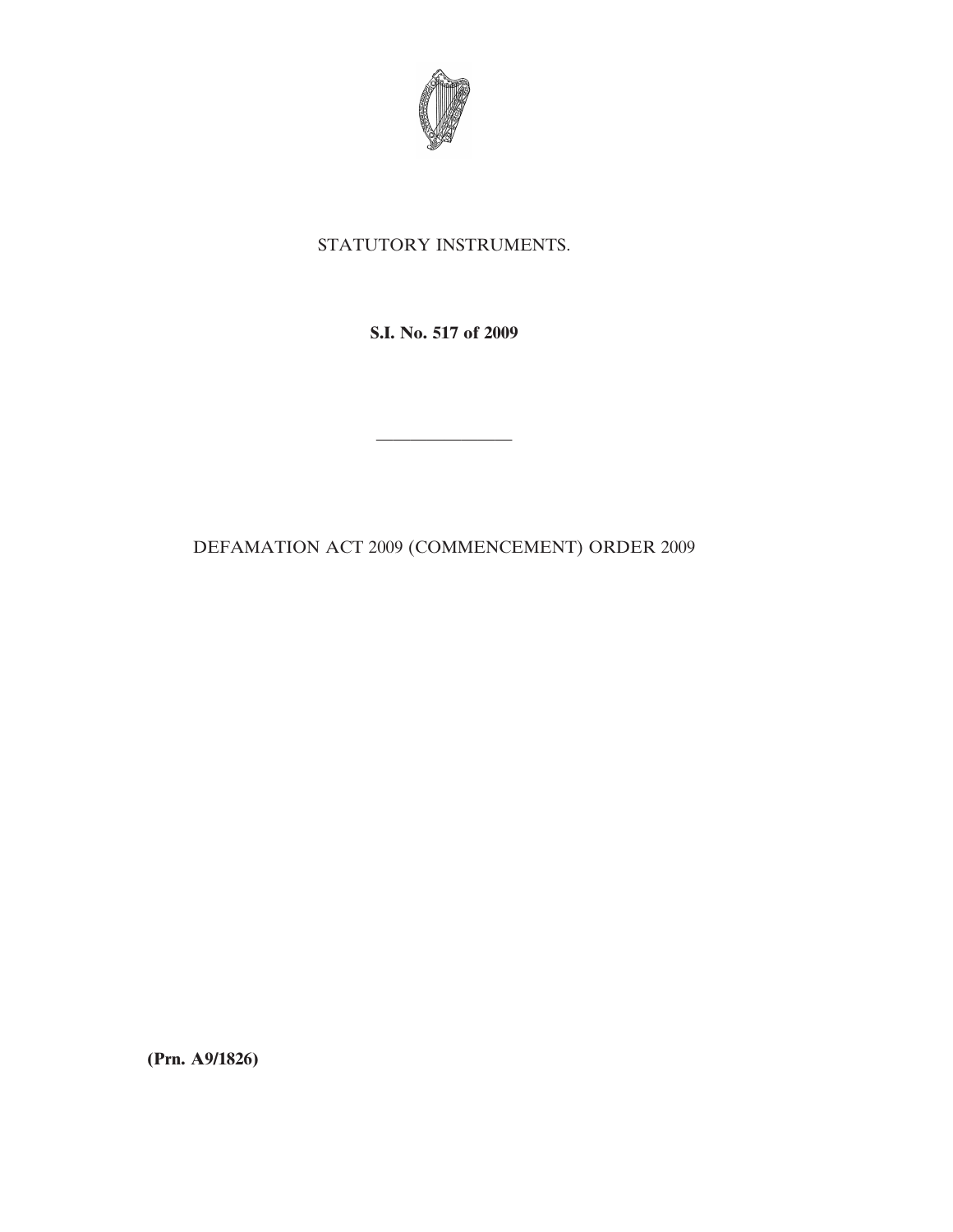## DEFAMATION ACT 2009 (COMMENCEMENT) ORDER 2009

I, DERMOT AHERN, Minister for Justice, Equality and Law Reform, in exercise of the powers conferred on me by section 1(2) of the Defamation Act 2009 (No. 31 of 2009), hereby order as follows:

1. This Order may be cited as the Defamation Act 2009 (Commencement) Order 2009.

2. The 1st day of January 2010 is appointed as the day on which the Defamation Act 2009 (No. 31 of 2009) comes into operation.



GIVEN under my Official Seal, 15 December 2009.

> DERMOT AHERN, Minister for Justice, Equality and Law Reform.

*Notice of the making of this Statutory Instrument was published in "Iris Oifigiúil" of* 18*th December*, 2009.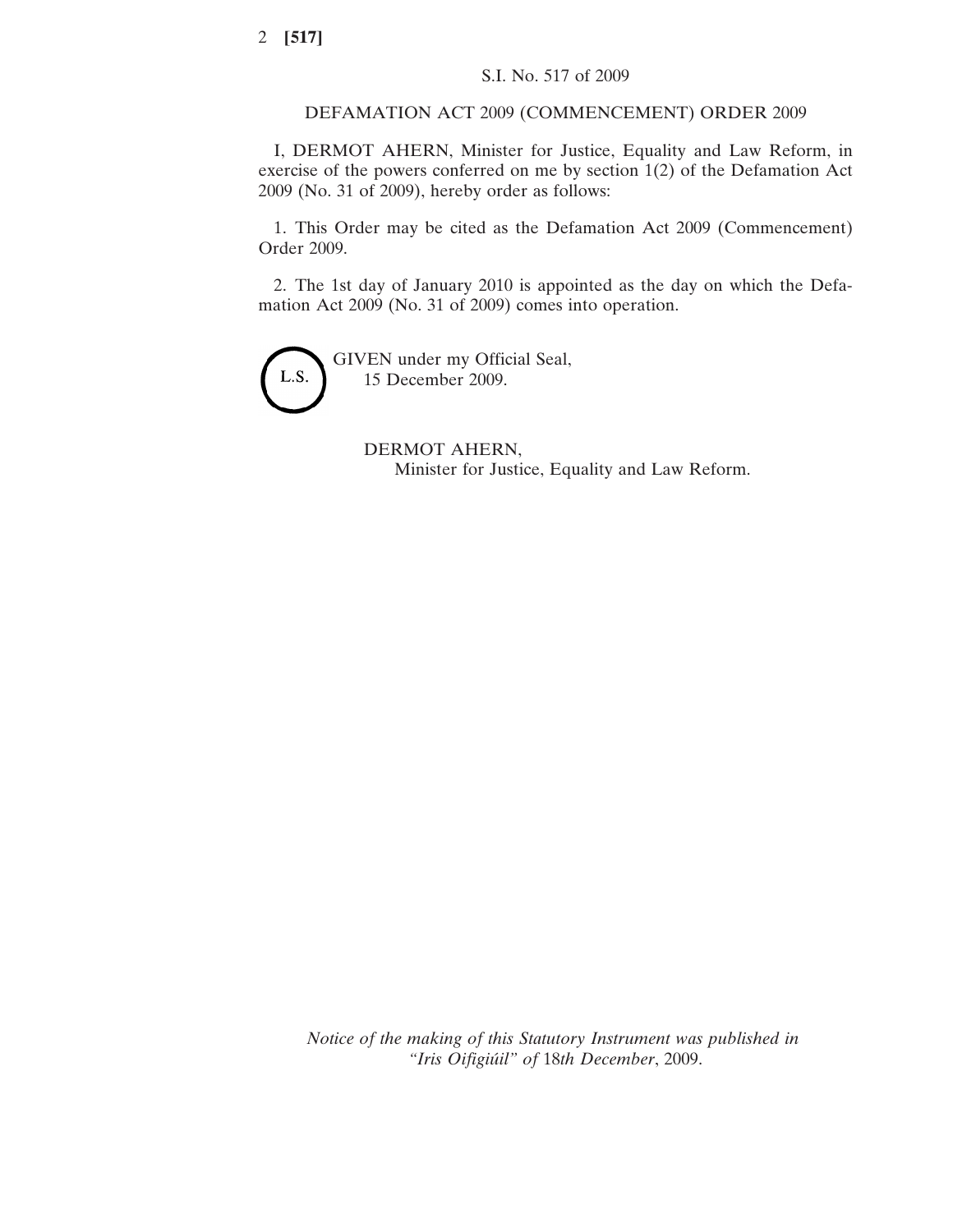## EXPLANATORY NOTE

*(This note is not part of the Instrument and does not purport to be a legal interpretation.)*

This Order appoints 1 January, 2010 as the date on which the provisions of the Defamation Act 2009 come into operation.